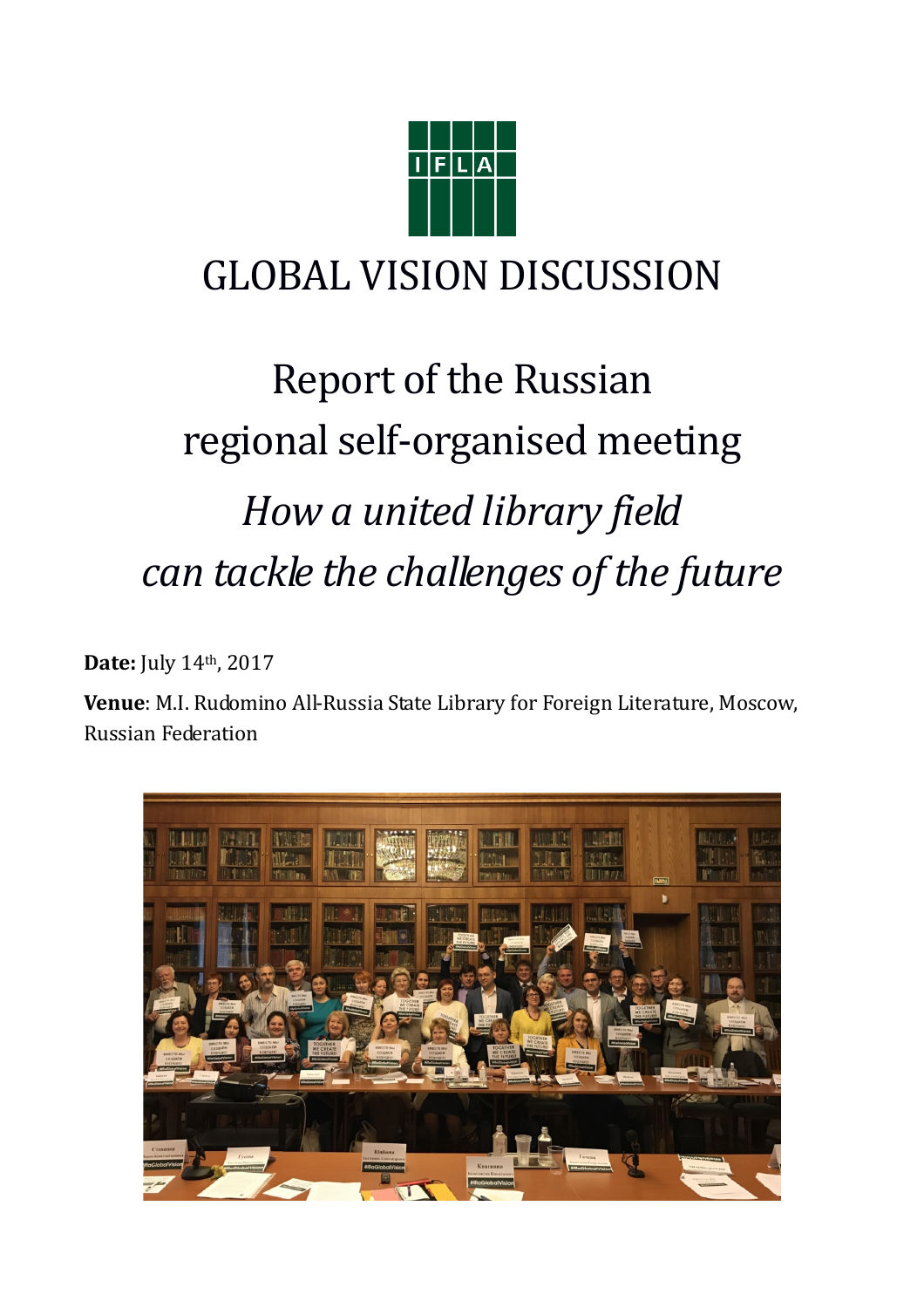## **Index**

| 7         |
|-----------|
|           |
|           |
|           |
|           |
|           |
|           |
|           |
| $\sim$ 10 |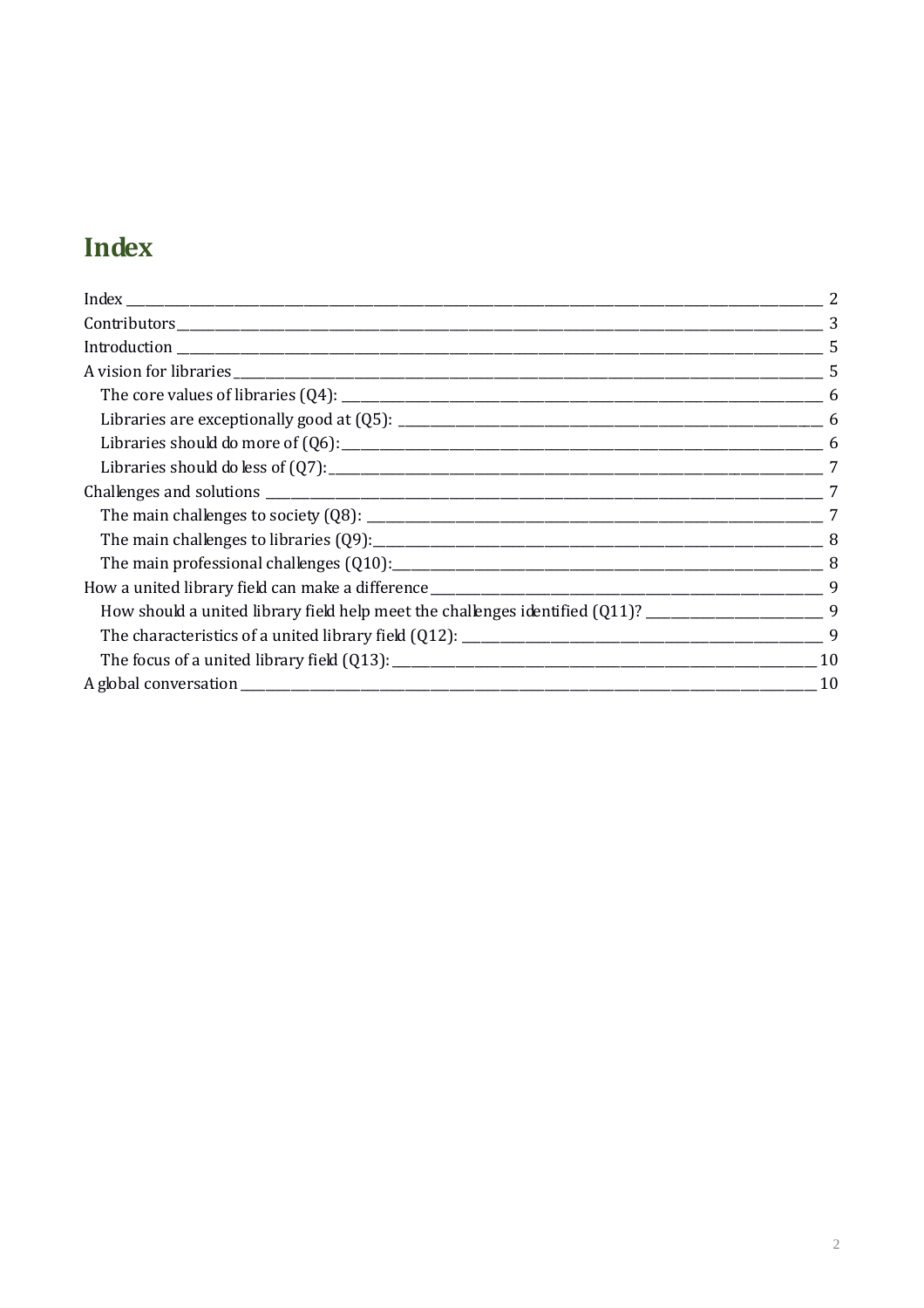## **Contributors**

#### **The report was created by:**

Vadim Duda, Yuriy Cherny, Svetlana Gorokhova, Liudmila Zaytseva

**Translated by**: Irina Gayshun, IFLA Russian Language Centre Coordinator, Russian State Library

#### **List of Participants of the Russian regional self-organised meeting:**

- 1. **Olga Andon**, Head Librarian, Bogolubovo rural library (Vladimir Region), winner of the All-Russia professional contest "Librarian of the Year, 2013"
- 2. **Alexander Antopolsky**, Chief Scientist, the Informatics Problems Studying Center , Institute of Scientific Information on Social Sciences of the Russian Academy of Sciences.
- 3. **Ekaterina Barinova**, Chief Conservator, A.N. Nekrasov Central Universal Scientific Library
- 4. **Yuriy Cherny**, Head of the Informatics Problems Studying Center, IFLA Information Technologies Section Corresponding Member, Moderator of the Russian regional meeting "IFLA Global Vision"
- 5. **Anastasia Gacheva,** Excursion Department, Moscow City Library № 124, winner of the All-Russia professional contest "Librarian of the Year, 2014"
- **6. Irina Gayshun,** Deputy Head, Foreign LIS and International Relations Department, Russian State Library, IFLA Russian Language Centre Coordinator
- 7. **Svetlana Gorokhova,** Head, Center for International Cooperation, M.I. Rudomino All-Russia State Library for Foreign Literature; Corresponding Member of the IFLA Continuing Professional Development and Workplace Learning Section, Moderator of the Russian regional meeting "IFLA Global Vision"
- 8. **Eugenia Guseva,** Adviser to Administration, Russian State Library, member of the National Library Association "Libraries of the Future" (NALF)
- 9. **Vadim Duda**, Director General, M.I. Rudomino All-Russia State Library for Foreign Literature, Vice-president of the National Library Association "Libraries of the Future" (NALF), Chair of the Russian Library Association (RLA) International Relations Section
- 10. **Irina Dzhunzhurova**, Representative of the Department of Libraries, Science and Education Office, Ministry of Culture of the Russian Federation
- 11. **Galina Elfimova**, Head, Editorial Department, Russian State Library for the Blind
- 12. **Valentina Iliina,** Director**,** Library for Russian History and Philosophy "The House of A.F. Losev"
- 13. **Liubov Kazachenkova**, Director General, Publishing Consulting Centre "The Modern Library"; Chief Editor, "The Modern Library" magazine
- 14. **Konstantin Knyaginin**, Leading Researcher of Scientific-methodical Department, Boris Yeltsin Presidential Library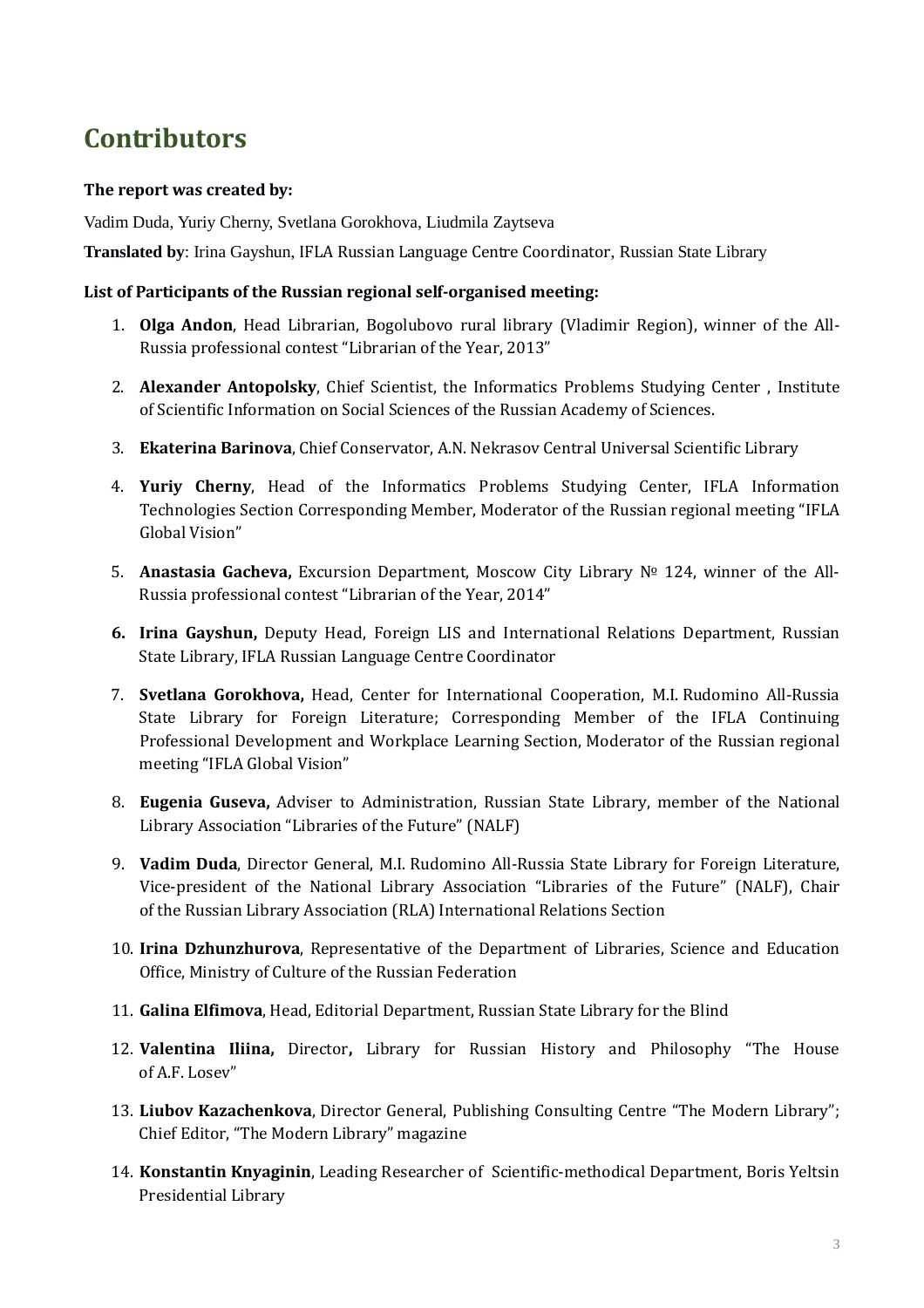- 15. **Elena Lindeman**, Deputy General Director, Russian National Public Library for Science and Technnology, Executive Director of the National Library Association «Libraries of the Future» (NALF)
- 16. **Andrei Lisitsky,** Director, F.M. Dostoyevskyi Moscow City Library №19
- 17. **Irina Lisitsyna**, Deputy Head, Department of Libraries, Science and Education Office, Ministry of Culture of the Russian Federation
- 18. **Khachatur Marinosyan**, Academician of the Russian Academy of Natural Sciences, President of the Academy of Humanitarian Studies, Chief Editor of the magazine "Philosophic sciences"
- 19. **Olga Mashkova,** Head, Media Center, A.N. Nekrasov Central Universal Scientific Library
- 20. **Olga Mezentseva,** Deputy Director for Science and Publishing Activities, Russian State Children's Library, Member of the Russian Library Association (RLA) Libraries for Children Section
- 21. **Maria Neryeva,** Deputy Head, Department on Library Interaction with Russian and CIS Libraries, Executive Director of the "Library Assembly of Eurasia", IFLA Library Services to Multicultural Populations SC Member
- 22. **Igor Novikov,** Head, "The Book Club", M.I. Rudomino All-Russia State Library for Foreign Literature, member of the Guild of Marketing Specialists of Russia, Member of the National Library Association "Libraries of the Future" (NALF)
- 23. **Rifat Sarazetdinov,** Director General, limited liability company "GRAND"
- 24. **Maxim Sheinin**, Deputy Head, Informatization Department, Russian State Art Library
- 25. **Ekaterina Shibaeva,** Deputy Editor-in-Chief, Periodicals Department, Executive Secretary; Russian State Library; Coordinator of the Russian Library Association (RLA) "Libraries and Social media" working group
- 26. **Elena Spichkina,** Director, University Library, Krasnodar State University of Culture
- 27. **Vadim Stepanov,** Professor, Department of Electronic Libraries and Cultural Informatization, Moscow State Institute of Culture
- 28. **Larisa Suleimanova**, Director, Irkutsk Oblast State Regional Universal Scientific Library
- 29. **Inna Vaganova,** Deputy Director for Informatization, Russian State Art Library
- 30. **Ekaterina Vasilieva,** Head, PR Department, Russian State Library for Young Adults
- 31. **Liudmila Zaytseva**, Head of the General Planning and Reporting Department, Head of the Russian Library Association (RLA) Library Management and Marketing Section, IFLA Management and Marketing Section SC Corresponding Member, IFLA Statistics and Evaluation Section SC Member
- 32. **Tatiana Zhukova**, President, Russian School Libraries Association, Board Member of the Russian Library Association (RLA)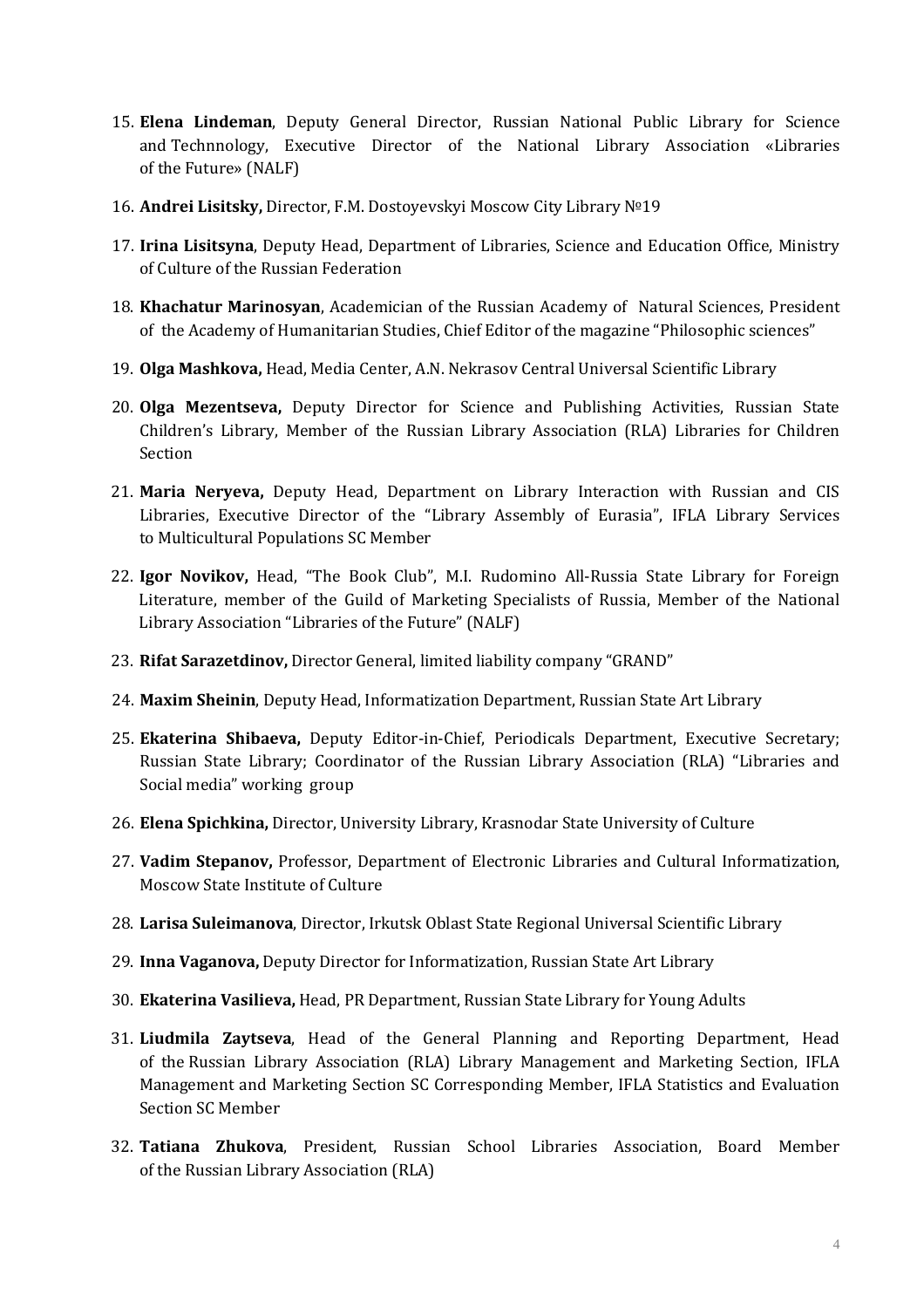## **Introduction**

On July 14th 2017, in the M.I. Rudomino All-Russia State Library for Foreign Literature, Moscow, Russia, 32 librarians participated in a conversation about how a united library field can tackle the challenges of the future. Together we represent 589 years of library experience.

Russian regional meeting was organized by the M.I. Rudomino All-Russia State Library for Foreign Literature with the support of the Russian State Library and held under the aegis of two national library associations -- the Russian Library Association (RLA) and the National Library Association "Libraries of the Future" (NALF). Among 32 participants there were two winners of the All-Russia professional contest "Librarian of the Year" (2013, 2014), leaders and librarians from Moscow, Saint-Petersburg, Vladimir region, Krasnodar and Irkutsk, representatives of the Ministry of Culture of the Russian Federation, leading professional and public institutions, publishing industry and journalists. Thus, the delegates represented the interests of libraries of different types: public (national, federal, regional, municipal and rural), university, research and academic, special etc.

## **A vision for libraries**

Libraries enable literate, informed and participative societies. When we look at the future, according to the debates in M.I. Rudomino All-Russia State Library for Foreign Literature, Moscow, Russia, this means that the rapid changes in the information environment and development of information technologies have dramatically changed the role and functions of the libraries.

From mono-dimensional hierarchy model, where the Book was on the top, as the sacral symbol of the Collection, and where all the operations were internally organised and book-centric, the Libraries shift to open, pluralistic models, where readers, users, communities and the society in general are the active participants of their development. Libraries become modern information centers, providing open (and free) access to the variety of reliable sources of information (both in digital and traditional formats), centers of multicultural communications and intellectual development fostering knowledge, creativity, dialogue, educational institutions, life-long partners in personal development.

Libraries build close ties between themselves and other related communities for effective exchange of resources, workflows, solutions, ideas and experience, developing integrated systems and working environments for effective and efficient operations.

Libraries are essential to nations, societies and communities.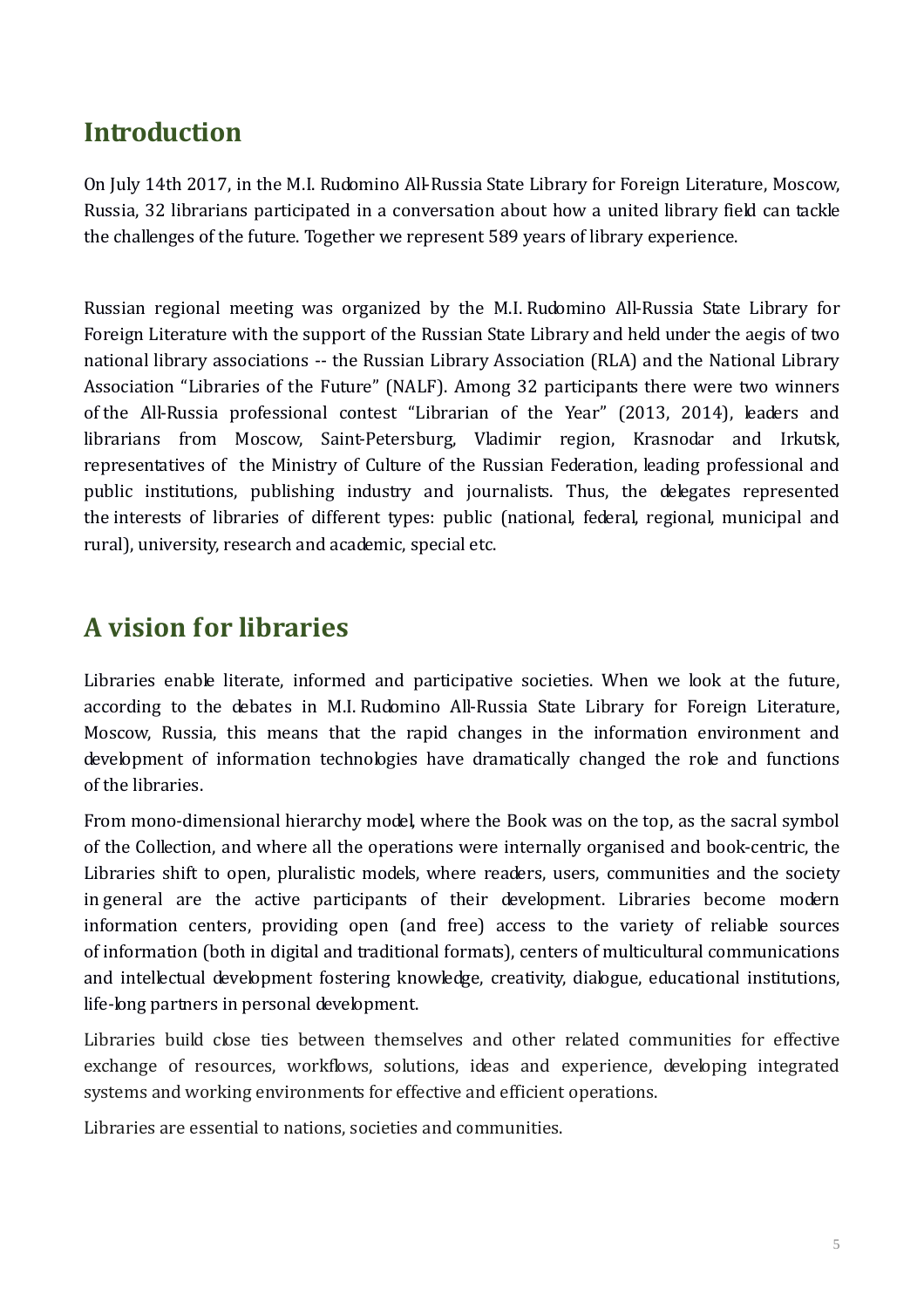#### **The core values of libraries (Q4):**

1. Provision of reliable information, legal access to content – **27 votes**

2. Equal and unhampered access to information (library services free of charge), openness, neutrality - **22 votes**

3. High level of competence of working with information - **20 votes**

4. Focusing on meeting user needs – **20 votes**

5. Comfortable conditions (facilities, equipment, physical accessibility, comfort, Internet etc) – **18 votes**

**Comments:**

Participants identified some unique core values of libraries such as accessibility, free services and neutrality. Also, several features of modern libraries: social reputational benefits (respect and trust of users), user-oriented approach were noted.

#### **Libraries are exceptionally good at (Q5):**

- 1. Vast offline network of libraries **28 votes**
- 2. Unique resources and collections **25 votes**
- 3. Accessible multifunctional environment, communication centre, "third place" **22 votes**
- 4. Variety of high level events **19 votes**
- 5. Unique competencies of library staff **17 votes**

#### **Comments:**

The group highlighted a special feature of the library system in Russia, which is a vast library network (around 100 thousand libraries of different organizational affiliation), including public (around 40 thou.), school (over 30 thou.), university, research and academic, and special libraries. All these institutions have unique resources and collections, strive for wide implementation of ICTs, possess skilled staff and serve a wide range of users. Today's libraries evolve its traditional role of information facilitators and become multifunctional centers of social communications.

#### **Libraries should do more of (Q6):**

- 1. Improving skills, professional and personal development of staff **30 votes**
- 2. Interacting with communities and users **29 votes**
- 3. Monitoring and meeting user needs as much as possible **29 votes**
- 4. Rapidly adapting to the changes in the society and ecosystem **29 votes**
- 5. Interacting with authorities and policy makers **26 votes**

**Comments:**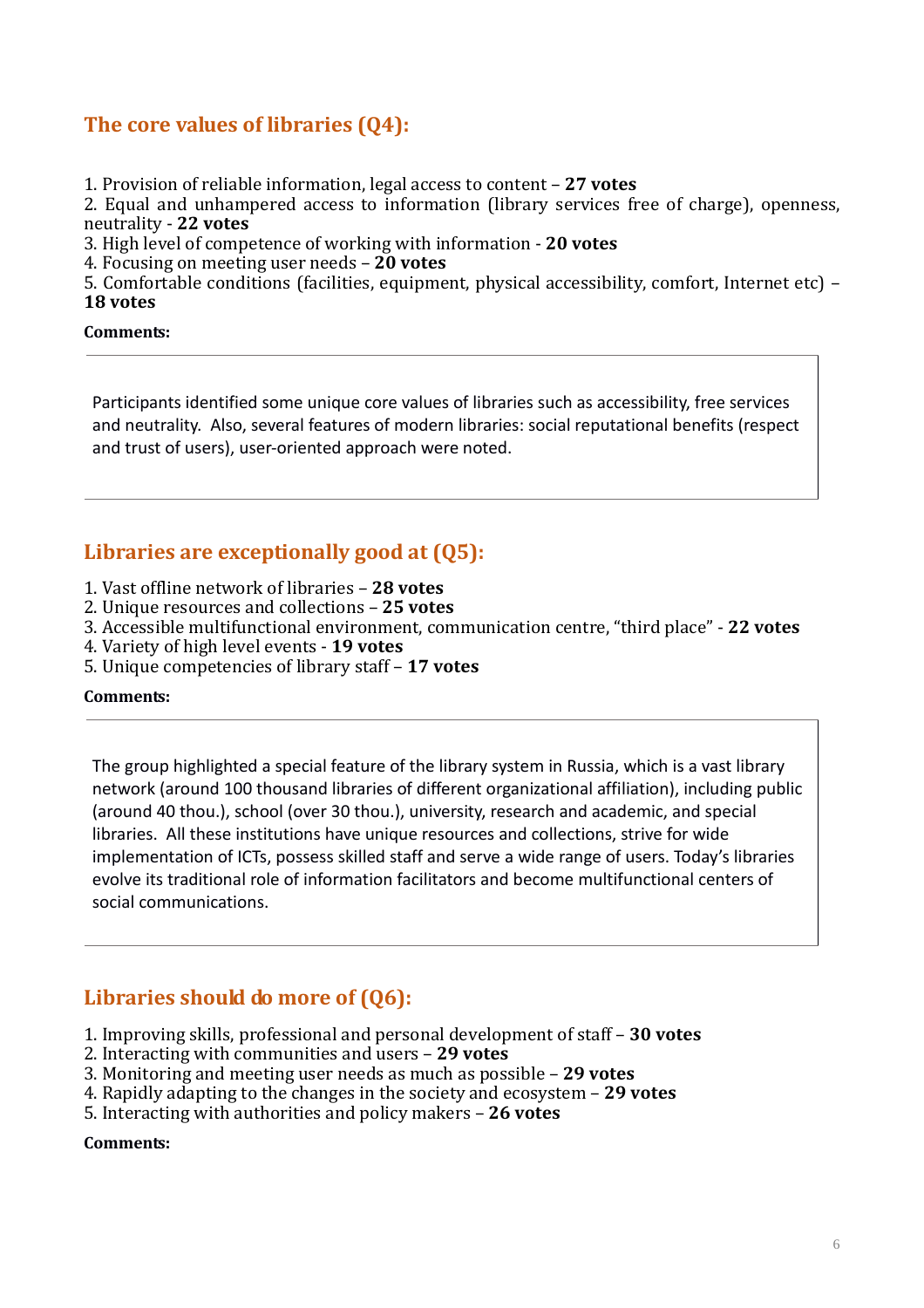The experts recognized the need for strengthening library advocacy at all levels of government and public administration, interaction with other cultural, research and educational institutions, development of user feedback system, quality of customer services and marketing of services.

#### **Libraries should do less of (Q7):**

- 1. Doing monkey business, wasting efforts on arranging events only for events **28 votes**
- 2. Playing the blame game, being frustrated **24 votes**
- 3. Turning on each other **22 votes**
- 4. Being snobs in profession, having belief in its own exceptionality **20 votes**
- 5. Doing excessive reports -**19 votes**

#### **Comments:**

The participants placed a strong focus on specific features and "pressure points" of the Russian library system such as uneven provision of library services, poor intersectional coordination, commitment to outdated methods and approaches, unwillingness and fear of changes, bureaucracy, lack of initiatives and departmental disunity.

## **Challenges and solutions**

#### **The main challenges to society (Q8):**

- 1. E-economy and digital technologies **29 votes**
- 2. Globalization, global informational and educational environment **28 votes**
- 3. Reduction of educational attainment and cultural level **25 votes**
- 4. Automated production, reduction in employment **22 votes**
- 5. Digital divide **19 votes**

#### **Comments:**

The participants considered the explosive growth of digital technologies, essentially changing the role of libraries in the information environment, as a key driver of changes. Also, the experts noted that there was an urgent need for revision of library success criteria in this new world considering new requirements of society.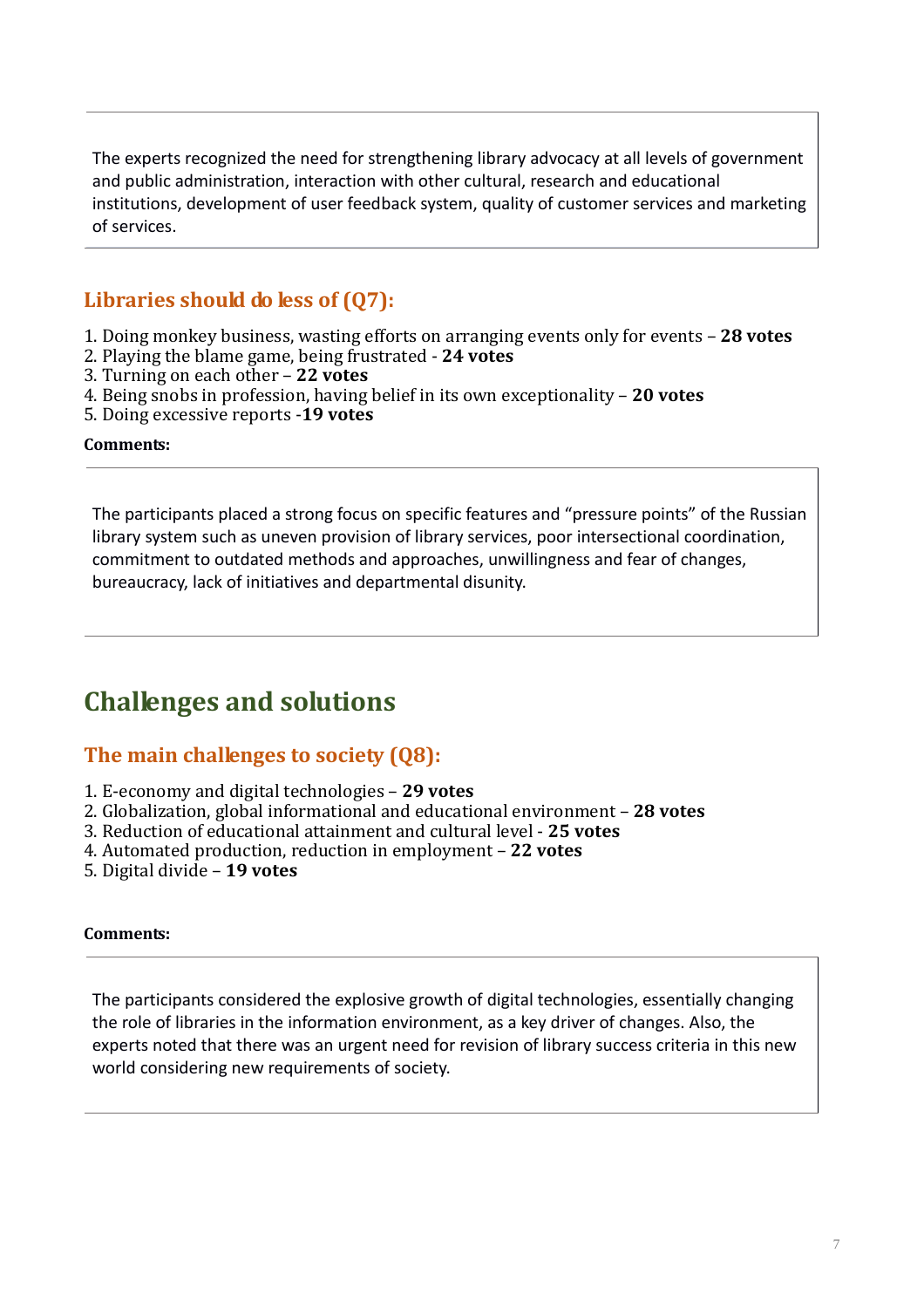#### **The main challenges to libraries (Q9):**

- 1. Intense competition in the information space **29 votes**
- 2. Labor shortage, problem of attracting young promising employees **26 votes**
- 3. Lack of social services procurement from the state and society **22 votes**
- 4. Declining popularity of traditional printed materials **22 votes**
- 5. Explosive growth of ICTs and mobile technologies **17 votes**

#### **Comments:**

The experts pointed out the priority role of libraries as vital cultural and cultural heritage institutions, intellectual, research and educational centers. There's the risk of transforming the libraries into some leisure centers that will lead to degradation of a high level of libraries. Need for dialogue within the community for understanding and exchange also was noted.

#### **The main professional challenges (Q10):**

1. Urgent need for development of the system of professional education and flexible system of staff development - **30 votes**

2. Declining attractiveness of librarianship as a profession – **27 votes**

3. Mismatch between professional standards, modern working conditions and technologies development – **26 votes**

4. Lack of new competencies and skills, vital for e-economy – **25 votes**

5. Ageing of staff: high average age of staff, "pre-digital" mentality - **24 votes**

#### **Comments:**

The experts highlighted the need for flexible meeting the changing society needs, creation of continuing professional development system, collecting best practices. The problem of lacking new library "stars" and "icons", leaders able to build and implement the change agenda in professional education and development also figured high.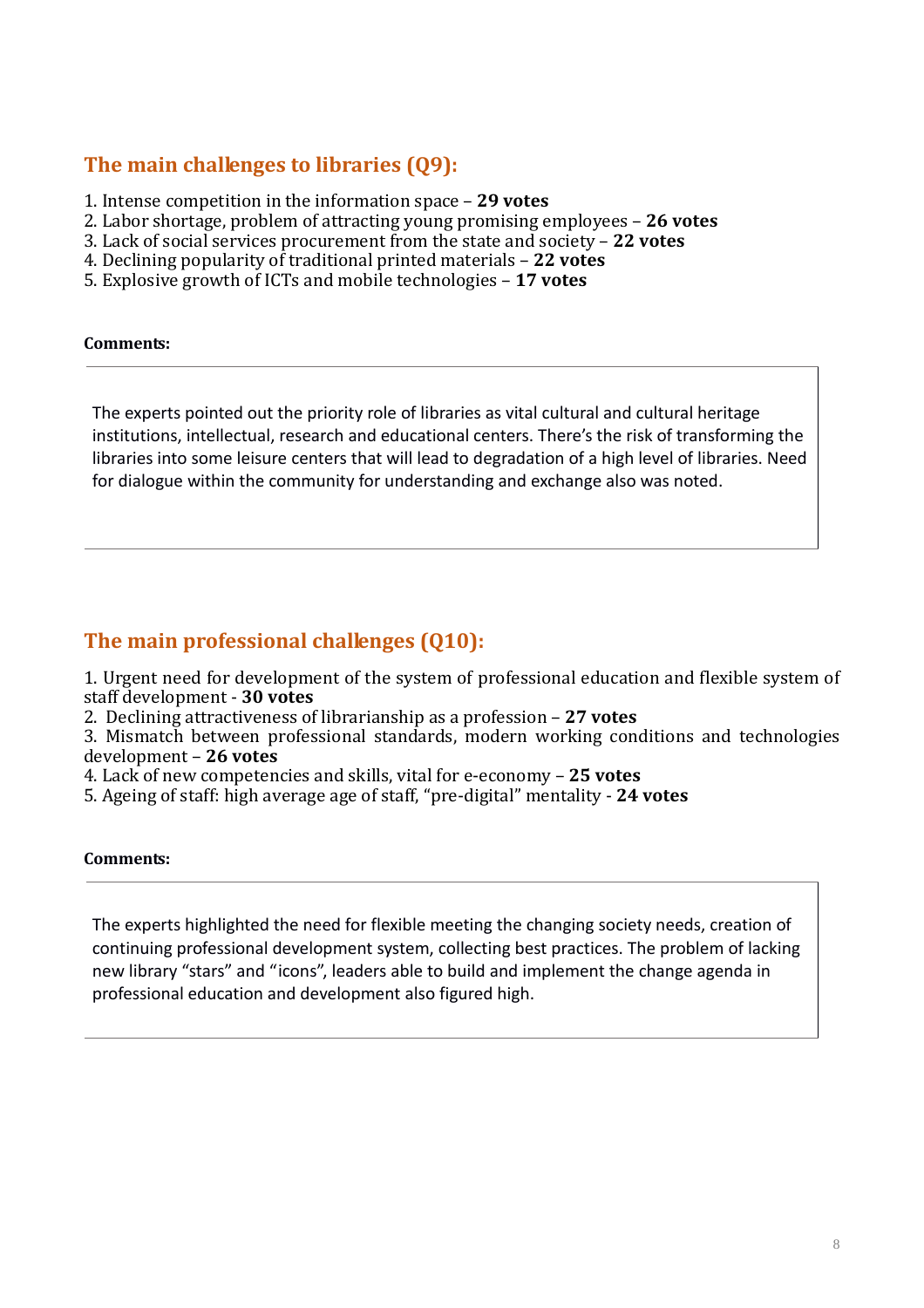## **How a united library field can make a difference**

#### **How should a united library field help meet the challenges identified (Q11)?**

1. We need to embrace and use new technologies in everyday working life – **28 votes**

2. System of professional staff training must be reformed – **28 votes**

3. We need to be engaged in a dialogue with authorities and policy makers, to develop our professional advocacy skills - **27 votes**

4. We should be actively involved in the legislation and regulative activities and to ensure the harmonization of the laws in different countries and jurisdiction – **25 votes**

5. To encourage users and volunteers to participate in the library activity – **25 votes**

#### **Comments:**

According to the participants, the library community needs to elaborate a common development strategy and tactics, based on the laws (trends) of development of the global information environment, widely share information with each other, overcome institutional, linguistic, national and other forms of segregation — to become full members of the global library community, to learn new technologies and be ready for their widespread implementation.

#### **The characteristics of a united library field (Q12):**

- 1. Common goals and vision of development **29 votes**
- 2. Sustainable relations with the related communities **29 votes**
- 3. Common professional values **27 votes**
- 4. Coordination of efforts **26 votes**

5. Integration of the national professional community into the united world community – **25 votes**

#### **Comments:**

The main characteristics of a united library field are: commitment to common professional values, ability to respond to the challenges of the time, professional solidarity and team building, development of sustainable relationships with related communities (archives, museums, publishing industries, scientific, educational and IT communities etc.), strong and high-tech network of communications and partnerships.